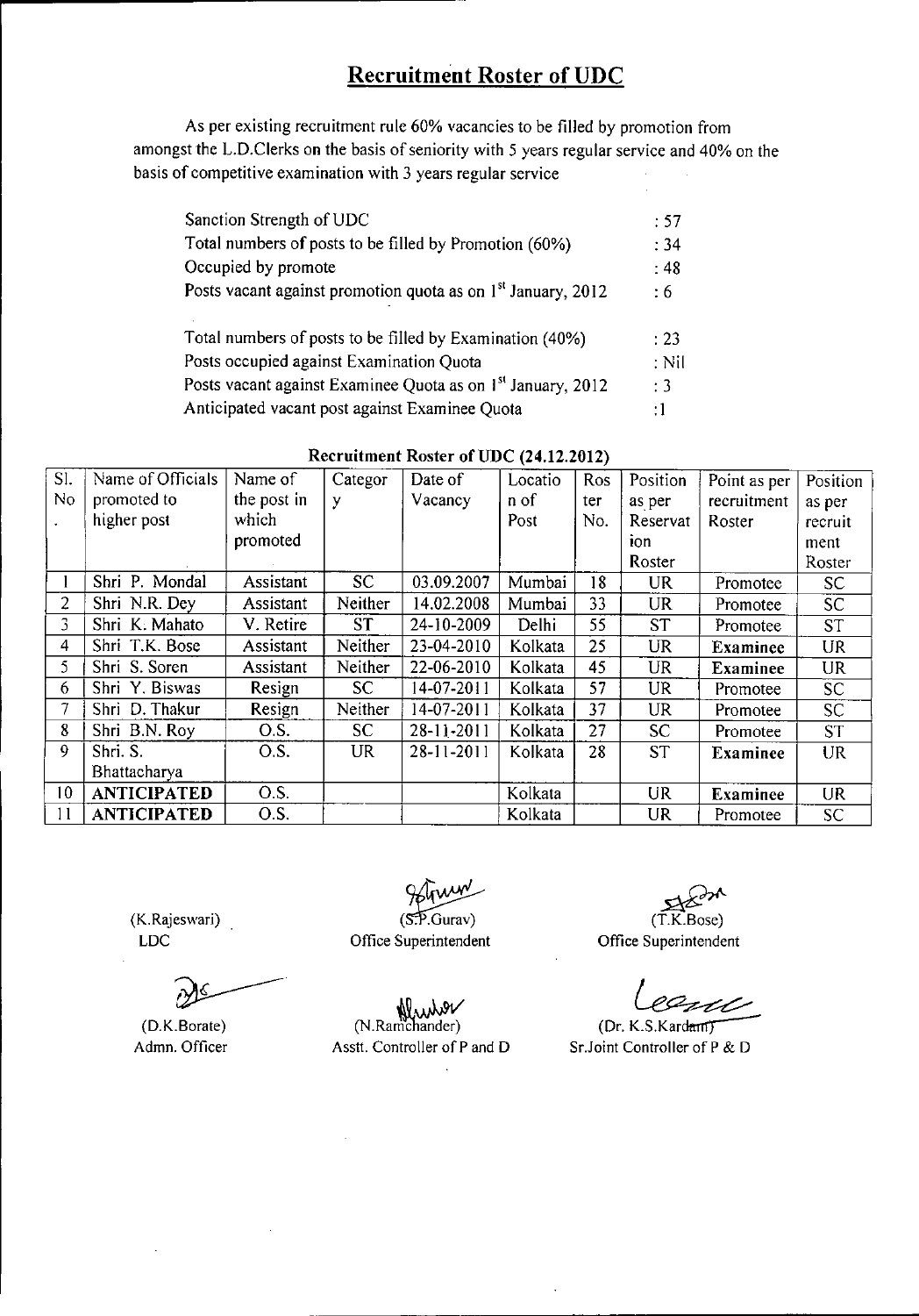As per existing recruitment rule 60% vacancies to be filled by promotion from amongst the L.D.Clerks on the basis of seniority with 5 years regular service and 40% on the basis of competitive examination with 3 years regular service

| Sanction Strength of UDC                                                 | .57            |
|--------------------------------------------------------------------------|----------------|
| Total numbers of posts to be filled by Promotion (60%)                   | : 34           |
| Occupied by promote                                                      | :48            |
| Posts vacant against promotion quota as on 1 <sup>st</sup> January, 2012 | $\cdot 6$      |
| Total numbers of posts to be filled by Examination (40%)                 | $\div 23$      |
| Posts occupied against Examination Quota                                 | $:$ Nil        |
| Posts vacant against Examinee Quota as on 1 <sup>st</sup> January, 2012  | $\therefore$ 3 |
| Anticipated vacant post against Examinee Quota                           | ÷l             |

#### Recruitment Roster of UDC (31.12.2012)

| SI.             | Name of Officials | Name of     | Categor   | Date of    | Locatio | Position  | Point as per    | Position        |
|-----------------|-------------------|-------------|-----------|------------|---------|-----------|-----------------|-----------------|
| No              | promoted to       | the post in | У         | Vacancy    | n of    | as per    | recruitment     | as per          |
|                 | higher post       | which       |           |            | Post    | Reservat  | Roster          | recruit         |
|                 |                   | promoted    |           |            |         | ion       |                 | ment            |
|                 |                   |             |           |            |         | Roster    |                 | Roster          |
| Ł               | Shri P. Mondal    | Assistant   | <b>SC</b> | 03.09.2007 | Mumbai  | <b>UR</b> | Promotee        | SC <sub>1</sub> |
| $\overline{2}$  | Shri N.R. Dey     | Assistant   | Neither   | 14.02.2008 | Mumbai  | <b>UR</b> | Promotee        | SC.             |
| 3               | Shri K. Mahato    | V. Retire   | <b>ST</b> | 24-10-2009 | Delhi   | <b>ST</b> | Promotee        | <b>ST</b>       |
| 4               | Shri T.K. Bose    | Assistant   | Neither   | 23-04-2010 | Kolkata | <b>UR</b> | <b>Examinee</b> | <b>UR</b>       |
| 5               | Shri S. Soren     | Assistant   | Neither   | 22-06-2010 | Kolkata | <b>UR</b> | <b>Examinee</b> | UR.             |
| 6               | Shri Y. Biswas    | Resign      | SC.       | 14-07-2011 | Kolkata | <b>UR</b> | Promotee        | SC.             |
| 7               | Shri D. Thakur    | Resign      | Neither   | 14-07-2011 | Kolkata | <b>UR</b> | Promotee        | <b>SC</b>       |
| 8               | Shri B.N. Roy     | O.S.        | <b>SC</b> | 28-11-2011 | Kolkata | <b>SC</b> | Promotee        | <b>ST</b>       |
| 9               | Shri. S.          | O.S.        | <b>UR</b> | 28-11-2011 | Kolkata | <b>ST</b> | <b>Examinee</b> | <b>UR</b>       |
|                 | Bhattacharya      |             |           |            |         |           |                 |                 |
| 10 <sup>°</sup> | Shri S.K.         | O.S.        | <b>SC</b> | 27-12-2012 | Kolkata | <b>UR</b> | <b>Examinee</b> | <b>UR</b>       |
|                 | Bepari            |             |           |            |         |           |                 |                 |
| $\mathbf{1}$    | Shri P.K.         | O.S.        | <b>UR</b> | 27-12-2012 | Kolkata | <b>UR</b> | Promotee        | UR.             |
|                 | Roychowdhury      |             |           |            |         |           |                 |                 |

Total Vacancies-6

1-SC,2 -ST AND 1- PHYSICALLLY HANDICAPPED BACKLOG PRIOR TO 2012 TO BE FILLED BY . PROMOTION AND REMAINING TWO BY EXAMINEE QUOTA AND FUTURE TWO VACANCIES ARISE SHALL BE FILLED BY EXAMINEE QUOTA.

(K.Rajeswari) LDC

?~ (O.K.Borate)

Admn. Officer

 $(S.P.Gurav)$ 

Office Superintendent

(N.Ramchander) Asstt. Controller of P and D

 $(\widetilde{T.K}$  Bose)

Office Superintendent

(Dr. K.S.Kardam)

Sr.Joint Controller of P & D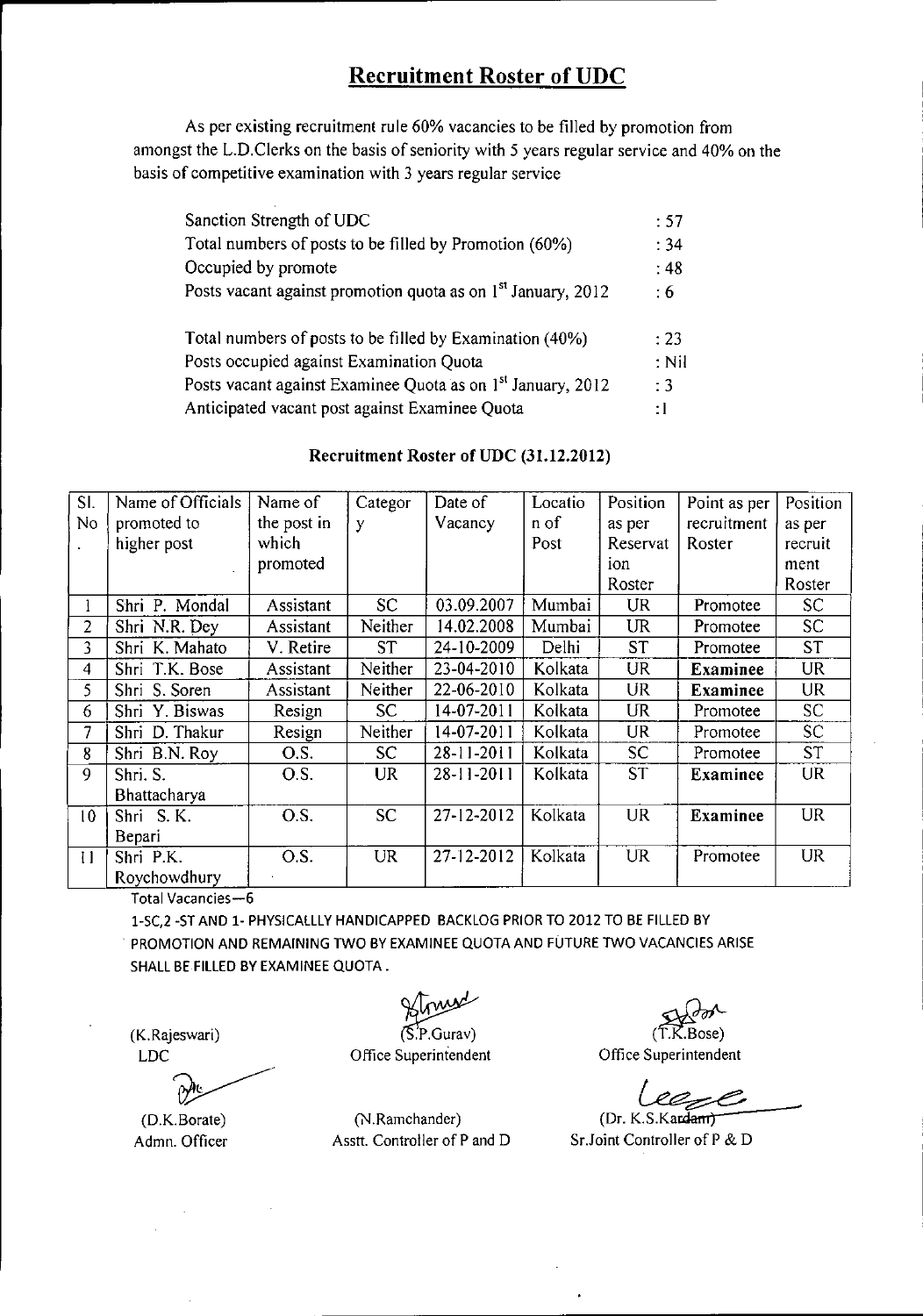As per existing recruitment rule 60% vacancies to be filled by promotion from amongst the L.D.Clerks on the basis of seniority with 5 years regular service and 40% on the basis of competitive examination with 3 years regular service

| Sanction Strength of UDC                                                 | :57        |
|--------------------------------------------------------------------------|------------|
| Total numbers of posts to be filled by Promotion (60%)                   | : 34       |
| Occupied by promote                                                      | $\cdot$ 48 |
| Posts vacant against promotion quota as on 1 <sup>st</sup> January, 2012 | : 6        |
| Total numbers of posts to be filled by Examination (40%)                 | : 23       |
| Posts occupied against Examination Quota                                 | $:$ Nil    |
| Posts vacant against Examinee Quota as on 1 <sup>st</sup> January, 2012  | $\cdot$ 3  |
| Anticipated vacant post against Examinee Quota                           |            |

| SI.             | Name of Officials | Name of     | Categor   | Date of          | Locatio | Position  | Point as per    | Position        |
|-----------------|-------------------|-------------|-----------|------------------|---------|-----------|-----------------|-----------------|
| No              | promoted to       | the post in | y         | Vacancy          | n of    | as per    | recruitment     | as per          |
|                 | higher post       | which       |           |                  | Post    | Reservat  | Roster          | recruit         |
|                 |                   | promoted    |           |                  |         | ion       |                 | ment            |
|                 |                   |             |           |                  |         | Roster    |                 | Roster          |
|                 | Shri P. Mondal    | Assistant   | <b>SC</b> | 03.09.2007       | Mumbai  | <b>UR</b> | Promotee        | <b>SC</b>       |
| 2               | Shri N.R. Dey     | Assistant   | Neither   | 14.02.2008       | Mumbai  | <b>UR</b> | Promotee        | <b>SC</b>       |
| 3               | Shri K. Mahato    | V. Retire   | <b>ST</b> | 24-10-2009       | Delhi   | <b>ST</b> | Promotee        | <b>ST</b>       |
| 4               | Shri T.K. Bose    | Assistant   | Neither   | 23-04-2010       | Kolkata | UR        | <b>Examinee</b> | <b>UR</b>       |
| 5.              | Shri S. Soren     | Assistant   | Neither   | 22-06-2010       | Kolkata | <b>UR</b> | <b>Examinee</b> | <b>UR</b>       |
| 6               | Shri Y. Biswas    | Resign      | <b>SC</b> | 14-07-2011       | Kolkata | <b>UR</b> | Promotee        | SC <sub>1</sub> |
| 7               | Shri D. Thakur    | Resign      | Neither   | 14-07-2011       | Kolkata | UR.       | Promotee        | SC <sub>1</sub> |
| 8               | Shri B.N. Roy     | O.S.        | <b>SC</b> | 28-11-2011       | Kolkata | SC.       | Promotee        | <b>ST</b>       |
| 9               | Shri. S.          | OS          | <b>UR</b> | $28 - 11 - 2011$ | Kolkata | <b>ST</b> | <b>Examinee</b> | <b>UR</b>       |
|                 | Bhattacharya      |             |           |                  |         |           |                 |                 |
| 10 <sup>°</sup> | Shri S.K.         | O.S.        | <b>SC</b> | 27-12-2012       | Kolkata | <b>UR</b> | Examinee        | <b>UR</b>       |
|                 | Bepari            |             |           |                  |         |           |                 |                 |
| 11              | Shri P.K.         | OS.         | <b>UR</b> | 27-12-2012       | Kolkata | <b>UR</b> | Promotee        | <b>UR</b>       |
|                 | Roychowdhury      |             |           |                  |         |           |                 |                 |
| 12              | Shri S.S. Nayak   | <b>UDC</b>  | <b>UR</b> | 31-01-2013       | Kolkata | <b>UR</b> | Promotee        | <b>UR</b>       |
| 13              | Shri S. Ghosh     | <b>UDC</b>  | <b>UR</b> | 2013             | Kolkata | <b>UR</b> | Promotee        | UR              |

### Recruitment Roster of UDC (31.12.2013)

Total Vacancies-6

1-SC,2 -ST AND 1- PHYSICALLLY HANDICAPPED BACKLOG PRIOR TO 2012 TO BE FILLED BY PROMOTION AND REMAINING TWO BY EXAMINEE QUOTA AND FUTURE TWO VACANCIES ARISE SHALL BE FILLED BY EXAMINEE QUOTA.

(K.Rajeswari) LDC

D

(D.K.Borate) Admn. Officer

 $(S.P.Gurav)$ 

Office Superintendent

 $(T.K.Bose)$ 

Office Superintendent

 $(Dr. K.S.Kar<sub>d</sub>)$ 

SrJoint'Controller of P & D

(N.Ramchander) Assti. Controller of P and D